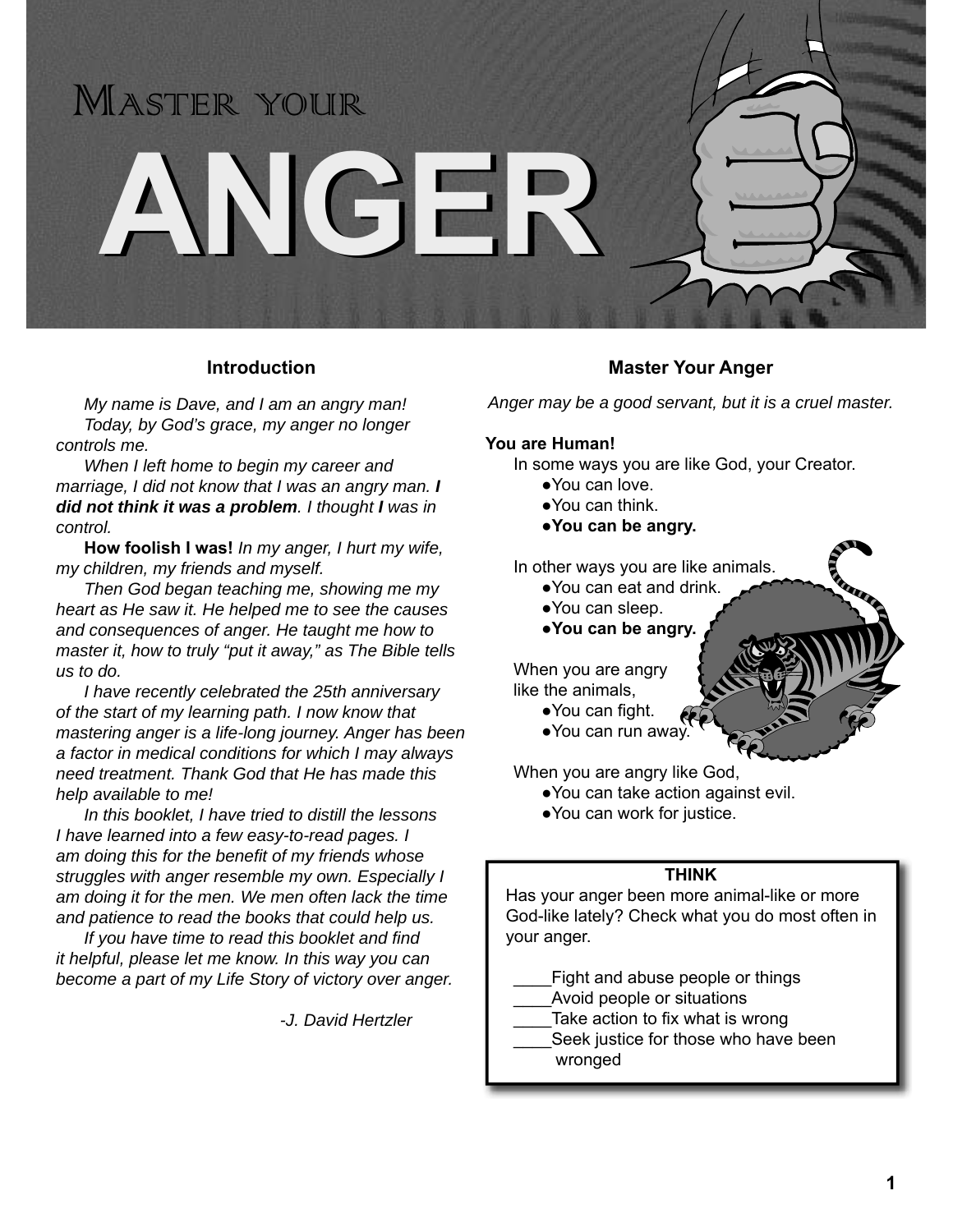# **What Does Anger Look Like?**

Here are two pictures of anger.

**A volcano:** Lots of heat, noise and explosions.



- ●Swearing, name-calling,
- gossip, trash-talking
- ●Hitting and damaging
- things or people
- ●Being jealous and controlling.
- ●"Party animal"

A freezer: Stuffing it all inside.



- ●Carrying grudges
- ●Keeping other people at a distance
- ●Overwork, addictions
- ●Grouchy, withdrawn, depressed

**THINK** How does your anger make you act? Draw a picture of it.

How would you like your anger to make you act? Draw a picture of it.

**How are you doing so far?** Is it uncomfortable to look at yourself? Would you like to look at someone else?

Try this little test. **Who is angry, Ruth or Sam?**

**Ruth** talks a lot and laughs loudly. When she does not like something or someone, she says so. Sometimes she swears at them. On the job, she tells other people how they should do their work. She left her first husband. she says, because he was "such a bum." Ruth is a good worker but nobody likes her very much.



**Sam** never has much to say. He always looks sad. If someone says, "How do you feel?" Sam does not have an answer. He reads a lot and knows a lot, but he does not have many friends. When his wife tries to get him to talk to her, he looks away or turns his back. He would rather stay at work than go home in the evening.



# So, who is angry?

 Ruth and Sam are both angry. Ruth is the volcano. Sam is the freezer. They both need help. Their anger harms both them and other people.

## **THINK**

Fire and heat and explosions can warm our houses and drive our automobiles. What is wrong with the fire and heat of Ruth's anger? (**Hint:** Is Ruth in control of her anger? Is Sam in control of his anger?)

# **Anger is not the real problem**

A bigger problem is control.

 It is not easy to control anger. Ruth does not control her anger. When she is angry, she works hard and gets things done. At the same time she hurts other people.

 When Ruth "lets it all hang out," does that get rid of the anger? Of course not! When Ruth goes home after work, she still feels angry.

 Sam thinks he can control his anger. He tries to keep it all inside. But the anger just won't stay there. Some of it spills out, no matter how hard Sam tries to keep it in. People see his anger and are afraid of it.

 Sam does not want to hurt other people. So, he hurts himself by keeping his anger inside. The anger "kills" his other feelings. Sam feels dead inside. He also seems dead to other people. Who could enjoy being with a dead person? No wonder Sam is sad and lonely!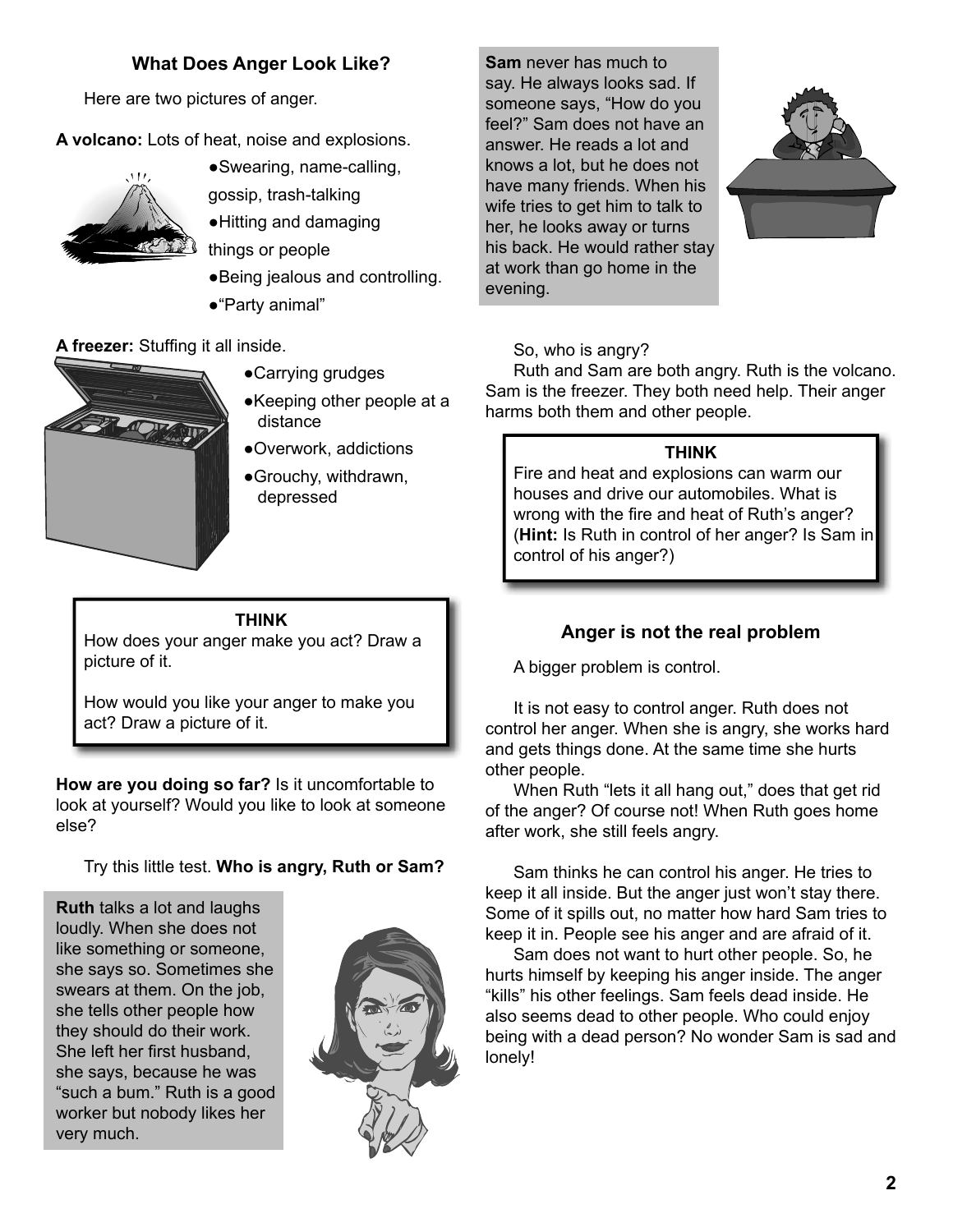#### **THINK**

Are you saying, **"I don't have an anger problem.** I'm not a volcano or a freezer"?

Ephesians 4:25–31 names some actions and feelings that go with anger. Are any of these part of your life?

- Lying, stealing
- Bitterness (bad or poisonous feelings)
- Rage (passion, temper)
- Loud talk (shouting, brawling)
- Hate
- Bad or harmful talk (gossip, insults)

### **What is an "Anger Problem?"**

 Be sure you understand: **Anger is not the problem.** The problem is what you do when you are angry. Here is what the Bible says about God's anger.

*"God is angry with the wicked every day"*  (Psalm 7:11).

 When God is angry, He always does what is right. *"I will praise the Lord according to His righteousness"*  (Psalm 7:17).

 Look at the list again at the top of the page. Does God ever do these things when He is angry? No. Do you ever do them? That's the difference between God and us. God never has an "anger problem." People often do.

 Psalm 7:11 tells us **why God gets angry.** People do bad things every day. How do **you** feel when people do bad things? This is how God feels too. **It is not wrong to feel this way.** If you never feel angry about the bad things people do, **something may be wrong with you.**

#### **THINK**

What can you do with your anger?

You can **express** it, spill it out like a volcano. This is what Ruth does. This is **wrong**.

You can **suppress** it, shut it up inside like a freezer. This is what Sam does. This is also **wrong**.

### **Is There a Right Way to Be Angry?**

 In the Bible, Paul, the great apostle and missionary, says that there is.

*"Be angry and do not sin"* (Ephesians 4:26).

 If it is sin to **express** anger and sin to **suppress** anger (see page 9), what should you do?

*"Confess your faults one to another and pray one for another..."* (James 5:16 KJV).

This is what Mark tries to do.

When Mark came home, there was Billy's bike in the driveway, right where he wanted to park the car. Mark held back his anger and moved the wagon. After dinner he took Billy aside and talked to him. "I have told you many times to put your bike away," he said. "Today you did not obey me. I was sad and angry."

Now Billy was sad. "Please forgive me, Daddy," he said.

"I forgive you," Mark said. "I will also do something to help you obey. I will put the bike in the shed for one week. You will have to play with something else. Now you and I will pray and ask God to help us do what is right."

This was hard for Billy. He liked his bike very much. But he was glad that his father did what was right with his anger.

# **Confess Your Anger**

 Mark has learned to **confess** his anger. This helps him to stay in control and master his anger. Here are the five steps Mark uses.

 • 1. He **calls his anger by its right name.** He doesn't call it by other names like "righteous indignation" or "telling it like it is." When he is angry, he admits, "I am angry."

 • 2. He **looks at the cause.** If something is truly wrong, he says so. Sometimes he has selfish desires that make him angry. He admits these too.



- 3. He **tells God** about his anger. He **tells the person** at whom he is angry, if it seems right to do so. He also tells why he is angry.
- 4. He **prays** for help and forgiveness from God and others.

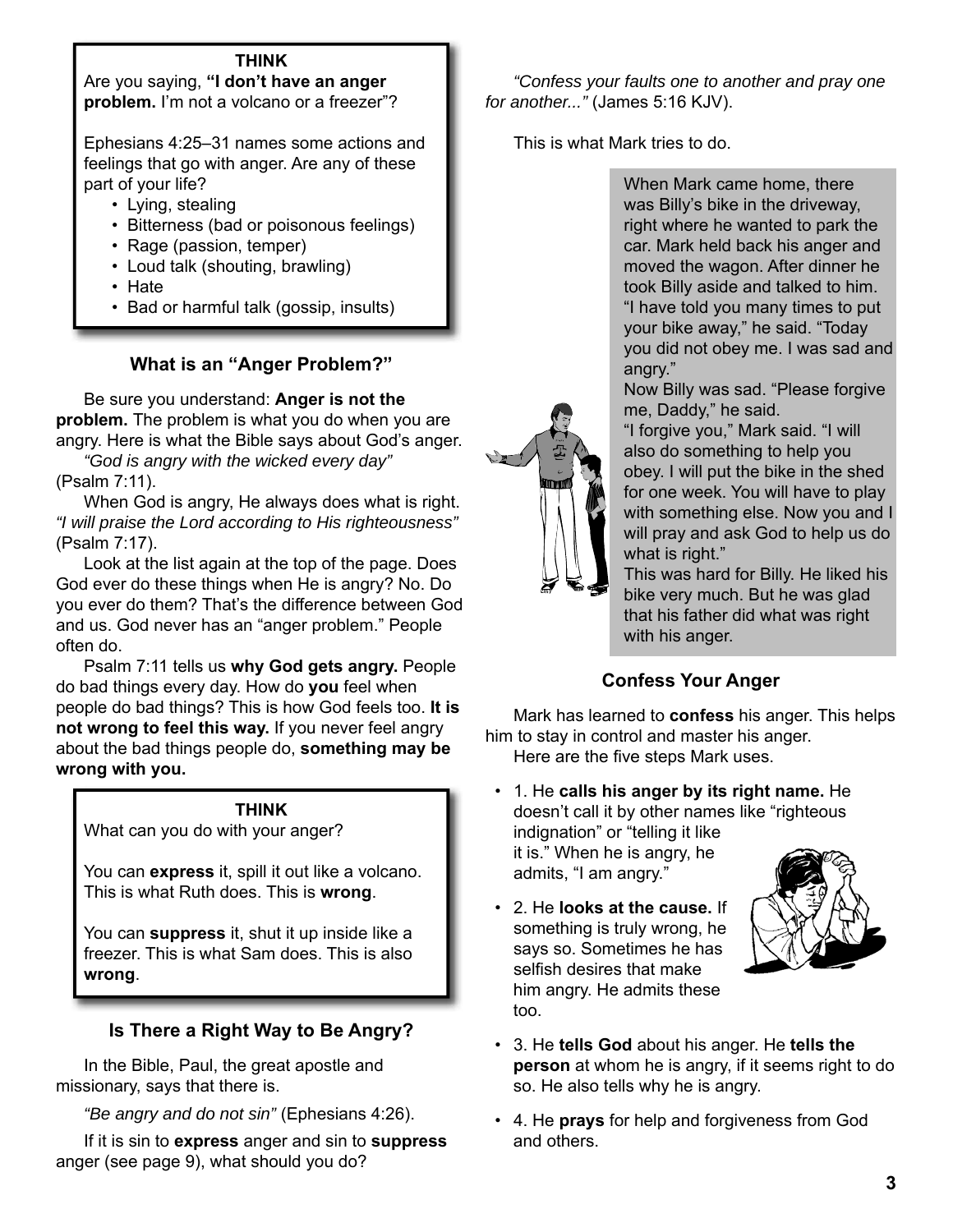• 5. He **does something** about the cause. If something is wrong, he tries to fix it. If it is a selfish desire, he tries to change it. As he does this, anger becomes his servant rather than his master.

 Mark once had a serious anger problem. He started using these five steps every time he got angry. Now he can more often keep his anger from hurting himself and others.

*"Get over your anger before the day is fi nished"* (Ephesians 4:26 NLV).

#### **THINK**

Try the five steps of confession that Mark uses. Memorize them and practice them every time you feel angry. At first you may feel that you don't have time for these. But as you practice them, you will find that you can do them very quickly. Sometimes all it takes is a brief "time out" with your eyes closed.

### **But You Don't Know How Much It Hurts!**

 When you were a child, people sometimes hurt you. They didn't mean to. But people are not perfect. Even if you had a "good" childhood, you still got hurt sometimes.

 Now that you are older, people still do things that hurt. You wish the pain would go away, but it doesn't. Maybe that is why you get angry. Anger feels better than pain.

People do lots of things to cover up pain.



When I was a child, I saw how bad alcohol can be. My mom and dad both drank. When my dad got drunk, he beat my mom half to death. She would go to work with her eyes swollen shut.

I was full of anger and fear. I said to myself, "I won't drink when I grow up." But when I was a teen, I began to do the very things I said I would never do.

*Adapted from Hope For the Hurting by Howard Jolly.*

**Pain causes anger.** It may be the greatest cause of anger in your life.

> • You **lost** a parent or other family member, a friend or pet or prized possession.

 • People **neglected** or **abandoned** you or didn't give you what you needed.



- Someone **abused** you, physically, sexually, emotionally or spiritually.
- An **illness** or **injury** left you partially disabled.
- You were **disappointed** when things did not turn out as you hoped.

#### **THINK**

Look again at the painful things in the list above.

- Loss
- Neglect or abandonment
- Abuse
- Illness or injury
- Disappointment

Close your eyes after each one and ask, "Did this happen to me? How do I feel about it now?" Are you feeling any anger as you do this?

## **Feel Anything? Me! Are You Kidding?**

**"I'm a survivor.** Sure, painful stuff happened to me. But I put it behind me, and now everything's cool!"

But you still have an anger problem, right?

 Pain doesn't just go away by itself. What did you do to make yourself not feel anything?

**Denial?** "It was no big deal." "It happens to everybody." "It was my fault." "I never think about it." "Forgive and forget."

**Medication?** Alcohol, drugs (prescription or nonprescription).



# **Self-discipline?**

Exercise, work, yoga, time-out's, New Year's resolutions, join a gang or club.

**Pleasure?** Sex, TV, food, sports.

**Religion?** Excessive prayer, Bible reading, church attendance, spiritual "high's."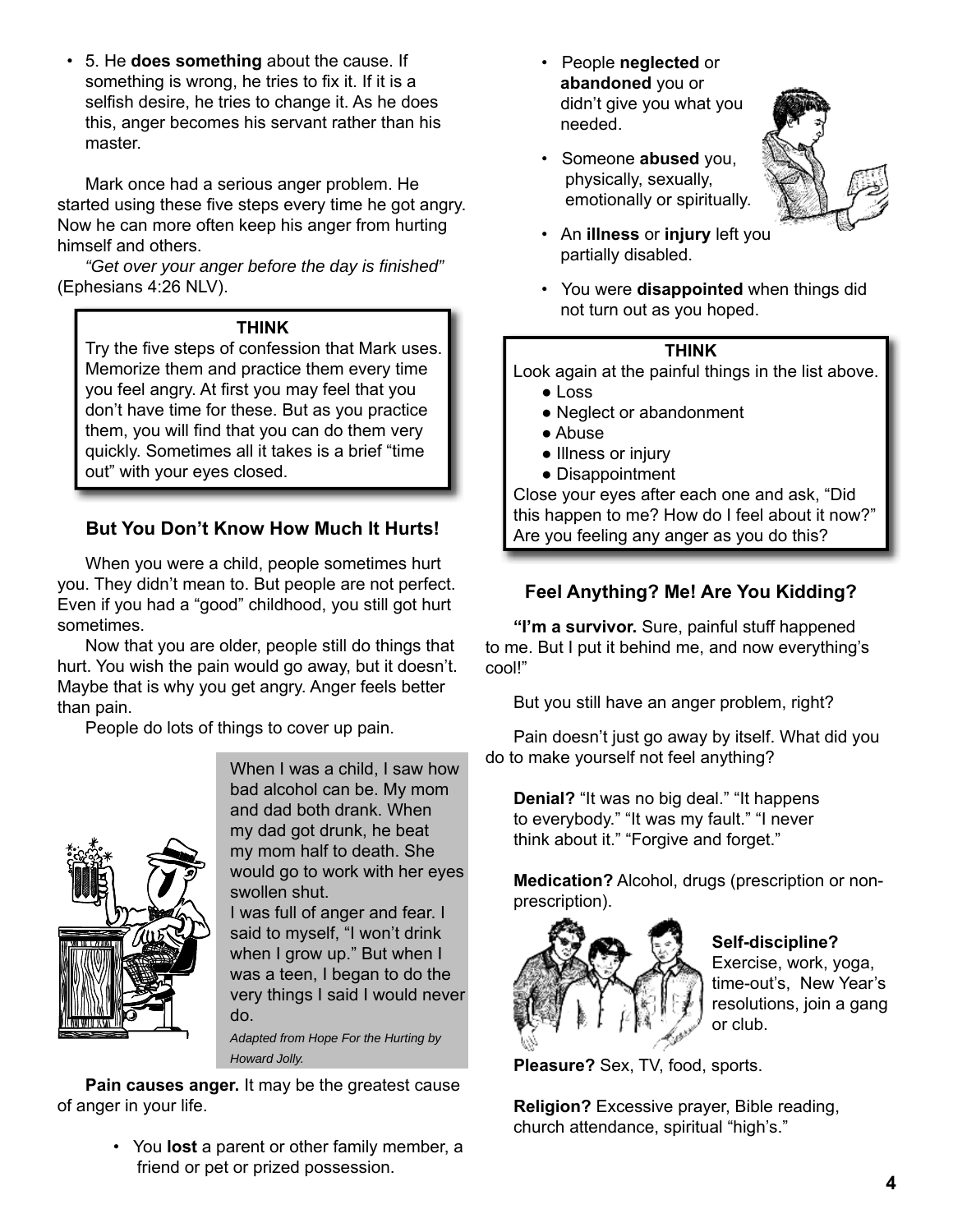#### **THINK**

Maybe these practices are blocking your pain. But are they helping you to master your anger?

### **So What Should I Do With My Pain?**

 Pain can be your friend. If you touch a hot stove, pain makes you pull away before you get badly burned. If you do get burned, pain tells you not to touch the stove again.

 But pain can **feel** like an enemy. It can overwhelm you and make you want to die. You fight it and try to make it go away. When it fights back, you get angry. In your anger you cause more pain for yourself and others.

 Jesus knows about pain. His enemies beat him until His back bled. Then they put nails through His hands and feet and hung Him up to die.

 Was Jesus angry? The Bible tells us what He did.



*Then Jesus said, "Father, forgive them. They do not know what they are doing"* (Luke 23:24 NLV).

 Did forgiving his enemies make the pain go away? No. He died in agony. Did Jesus ever forget about the pain? No! He took the scars of the nails back to Heaven with Him.

 Could Jesus help you forgive those who hurt you and stop being angry at them? Yes, He could. Will He take away your pain? I don't know. Sometimes He does. Other times He lets the pain stay. Whatever He does, He always has a good reason.

 One thing is certain: Jesus will **always** help you do what is right. You do not have to give way to anger that makes you sin.



Howard Jolly knows about pain. He shares parts of his story in his book *Hope For the Hurting* (Rising Above, 1996). Here is what he says. "God can heal our wounded hearts. It will take a courageous step of trusting God to overcome the pain of the past and experience healing in the present. Nothing else can bring the comfort, peace, love, joy and purity that we long for, ONLY GOD. In order to experience His healing, we must expose our wounds to Him."

#### **THINK**

Is your pain causing you to live one of these sinful life styles?

- Tough guy/girl (Nobody will hurt ME!)
- Clown (Life of the party)
- Good guy/girl (People pleaser)
- Weak guy/girl (Take care of me or I'll get sick or go crazy)
- Distant guy/girl (Stay away from me)

What would Jesus want you to do about your life style?

### **Beneath the Pain, God-given Desires**

 Think about what you wanted most as a young child.

☼ You wanted safety, protection from danger.



- ☼ You wanted to be healthy and well-fed.
- $\uplus$  You wanted to belong, to be accepted by

your family and significant others.

- $\uplus$  You wanted to be important and helpful to others, to be admired and praised.
- ☼ You wanted to learn and discover.

 Is there anything wrong with these desires? No! God your Creator gave you these desires. He is pleased when these desires are fulfilled.

You expected your parents to fulfill these desires. Did they? Not always. How did you feel? Disappointed? Hurt? **Angry?**

 Join the human race. This is our story. So what did you (we) do with your (our) disappointment?

1. We stopped trusting others to fulfill our desires. We stopped trusting God.

 2. We vowed, **"We must do it ourselves."** We stopped loving and living for others and began living only for ourselves.

 3. We began living out that vow. We began **using** others to meet our goals.

- Self-protection: strong locks, insurance policies, martial arts training.
- Self-fulfillment: living for food, sex, sports, chemical "high's."